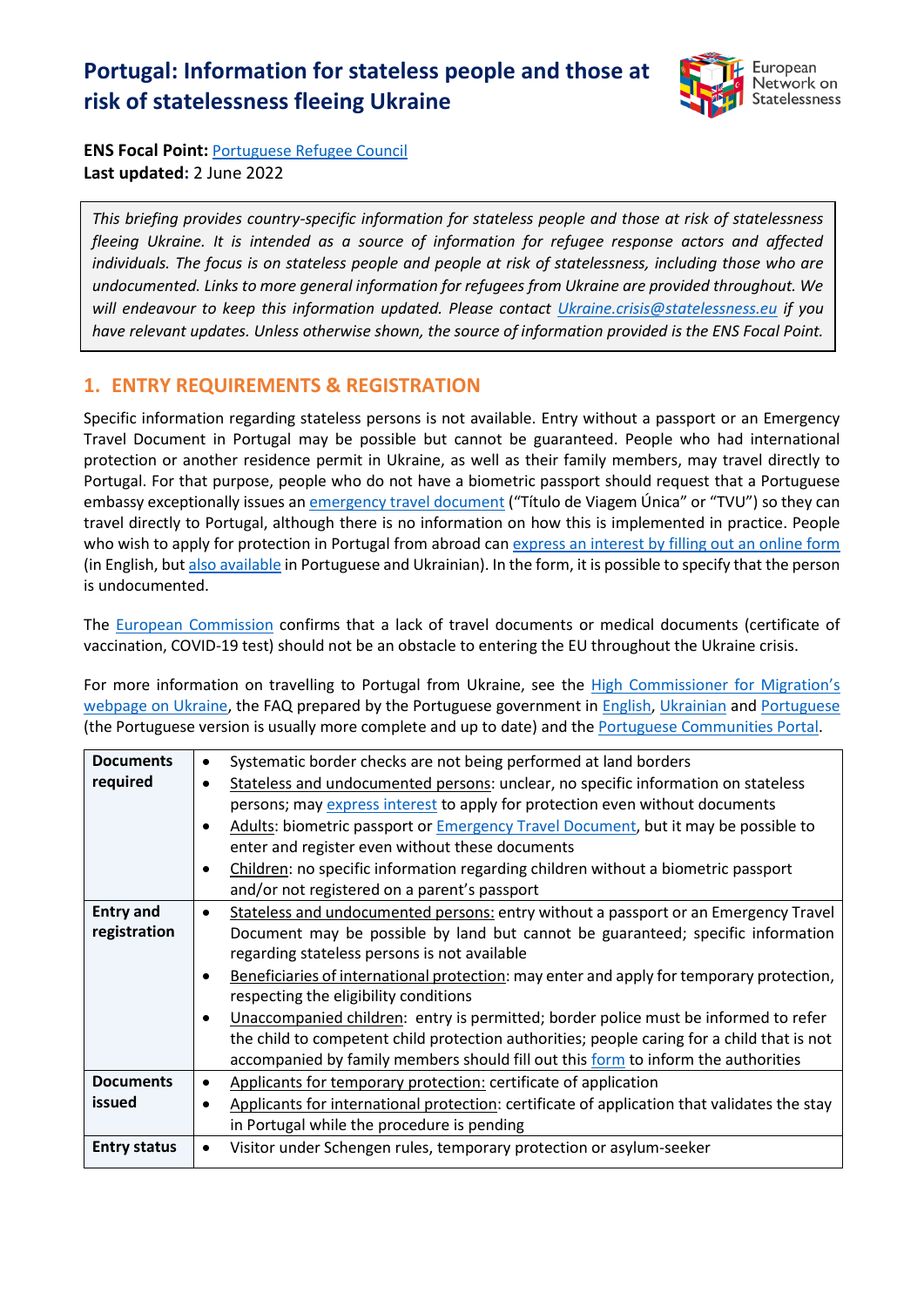# **2. ROUTES TO INTERNATIONAL PROTECTION**

Portugal offers three forms of protection for stateless persons or persons at risk of statelessness: refugee status, subsidiary protection, and temporary protection under EU law. These routes to protection are summarised in the table below:

|                                                                  | <b>Refugee Status</b>                                                                                                                        | <b>Subsidiary Protection</b>                                                                                                                                                                                                                                                         | <b>Temporary Protection</b>                                                                                                                                                                                                                                                                                                                                                                                                                         |
|------------------------------------------------------------------|----------------------------------------------------------------------------------------------------------------------------------------------|--------------------------------------------------------------------------------------------------------------------------------------------------------------------------------------------------------------------------------------------------------------------------------------|-----------------------------------------------------------------------------------------------------------------------------------------------------------------------------------------------------------------------------------------------------------------------------------------------------------------------------------------------------------------------------------------------------------------------------------------------------|
| What is it?                                                      | Protection under the 1951<br><b>Geneva Convention</b><br>Relating to the Status of<br>Refugees, as implemented<br>by Portuguese national law | Subsidiary protection, as<br>implemented by<br>Portuguese national law,<br>for persons who are not<br>refugees under the 1951<br>Convention, but who<br>cannot return to their<br>country due to systematic<br>violation of human rights or<br>the risk of suffering serious<br>harm | <b>Temporary protection for</b><br>eligible persons fleeing the<br>war in Ukraine                                                                                                                                                                                                                                                                                                                                                                   |
| <b>Can stateless</b><br>and/or<br>undocumented<br>persons apply? | Yes                                                                                                                                          | Yes                                                                                                                                                                                                                                                                                  | Yes, if they meet eligibility<br>criteria (i.e., beneficiaries<br>of international protection<br>or equivalent national<br>protection in Ukraine who<br>are unable to return, their<br>family members, or<br>permanent residents in<br>Ukraine, holders of a<br>temporary residence<br>permit, or a long-stay visa<br>in Ukraine who cannot<br>return safely to their<br>country of origin)                                                         |
| Where to<br>apply?                                               | At point of arrival before<br>the Borders and<br>Immigration Service (SEF),<br>or at any other location<br>before the police                 | Same as Refugee Status                                                                                                                                                                                                                                                               | Adults can apply online at<br>the Borders and<br>Immigration Service (SEF)<br>website; or in person at:<br>(i) National Centres for<br><b>Support to Migrant</b><br>Integration (CNAIM) in<br>Lisbon, Porto, and Faro; or<br>(ii) Borders and<br><b>Immigration Service (SEF)</b><br>counters exclusively for<br>Ukrainian citizens.<br>Minors need to apply at<br>one of the exclusive<br><b>Borders and Immigration</b><br>Service (SEF) counters |
| Procedure &<br>rights                                            | Procedure: biometric data<br>collected if over 14 years;<br>supporting document<br>validating stay in Portugal;<br>accommodation in an       | Same as Refugee Status                                                                                                                                                                                                                                                               | Procedure: fill out a form<br>(possibility to choose<br>nationality or origin as<br>"unknown"); biometric<br>data collected;                                                                                                                                                                                                                                                                                                                        |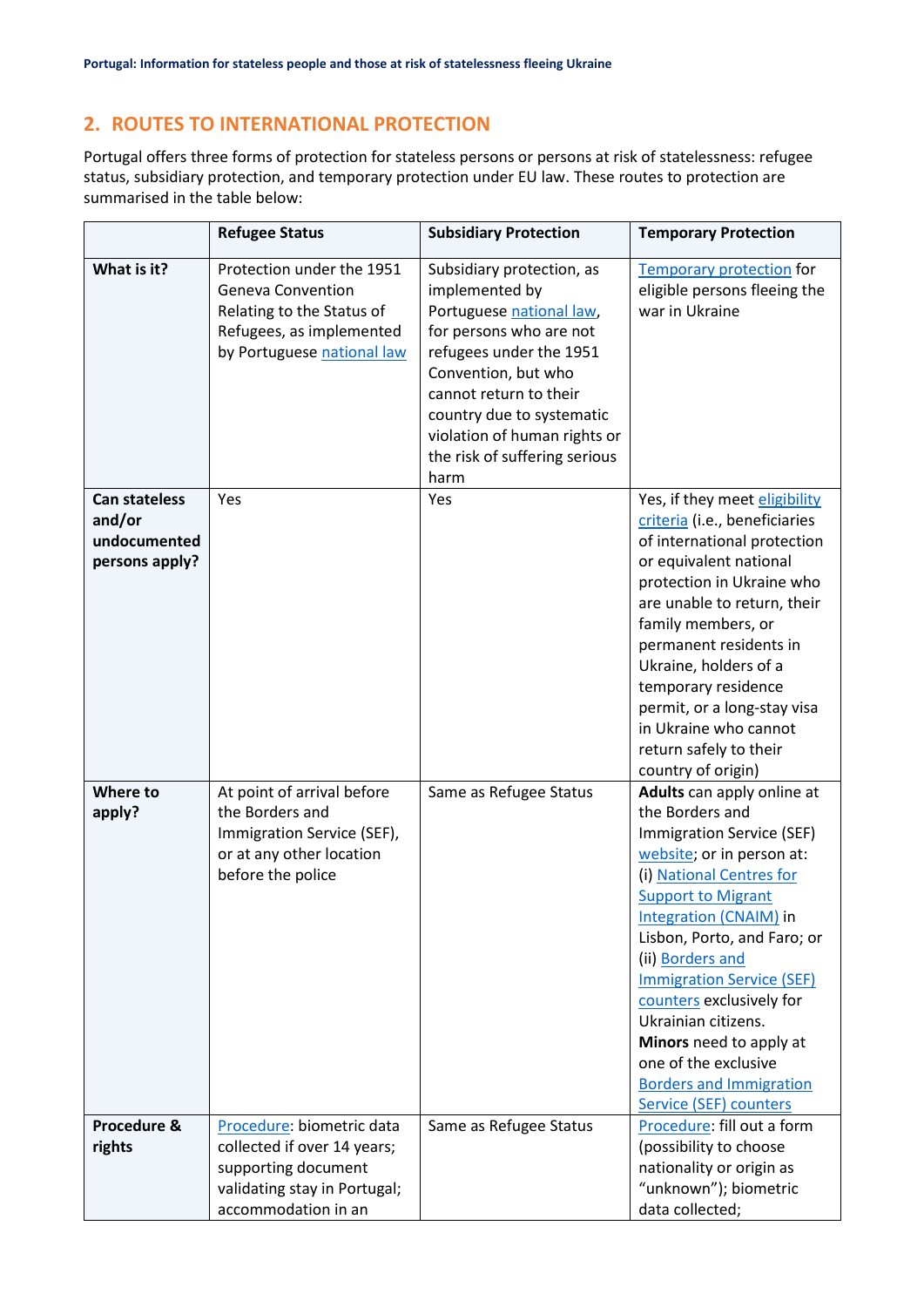|                    | accommodation centre;        |                              | confirmation of application;     |
|--------------------|------------------------------|------------------------------|----------------------------------|
|                    | interview; interpretation;   |                              | right to use any means of        |
|                    | free legal assistance;       |                              | proof, including witness         |
|                    | provisional residence        |                              | testimonies; pending the         |
|                    | permit valid for six months; |                              | application right to             |
|                    | right to work and study;     |                              | healthcare, benefits, and        |
|                    | decision with reasoning      |                              | social security; application     |
|                    | within six to nine months    |                              | can be denied on specific        |
|                    | (may take longer in          |                              | national security grounds,       |
|                    | practice); right to appeal   |                              | see Article 6 of the Law on      |
|                    |                              |                              | <b>Temporary Protection</b>      |
| <b>Rights upon</b> | Renewable residence          | Renewable residence          | Residence permit valid for       |
| recognition        | permit valid for five years; | permit valid for three       | one year (limited renewal);      |
|                    | rights granted on the same   | years; rights granted on the | <b>Tax Identification Number</b> |
|                    | basis as Portuguese          | same basis as Portuguese     | (NIF); Social Security           |
|                    | nationals, including work,   | nationals, including work,   | <b>Identification Number</b>     |
|                    | education, social security,  | education, social security,  | (NISS); National Health          |
|                    | healthcare, and integration  | healthcare, and              | Service (SNS) user number;       |
|                    | assistance                   | integration assistance       | right to work; education;        |
|                    |                              |                              | social security; medical         |
|                    |                              |                              | assistance                       |

For more information, see:

- Portugal for Ukraine, [main page](https://portugalforukraine.gov.pt/en/pagina-inicial-english/)
- High Commission for Migration (ACM), [page dedicated to Ukraine](https://www.acm.gov.pt/-/sos-ucrania)
- Portuguese Refugee Council, [main page](https://cpr.pt/) (in Portuguese only)
- Portuguese Government ePortal, [Ukraine: Information and support available in Portugal](https://eportugal.gov.pt/en/migrantes-viver-e-trabalhar-em-portugal/ucrania-informacoes-e-apoios-disponiveis-em-portugal)
- Portuguese Ministry of Justice, [Reception and Integration of Ukrainian Citizens in Portugal](https://justica.gov.pt/en-gb/Servicos/Special-measures-for-Ukraine/-Reception-and-integration-of-Ukrainian-citizens-in-Portugal)
- Borders and Immigration Service (SEF), [main webpage,](https://www.sef.pt/pt/Pages/Homepage.aspx) International Protection, [Temporary Protection,](https://sefforukraine.sef.pt/) contacts: +351 21 711 50 00 / [SEFforUkraine@sef.pt](mailto:SEFforUkraine@sef.pt)
- Asylum Information Database, [Country Report: Portugal](https://asylumineurope.org/wp-content/uploads/2022/05/AIDA-PT_2021update.pdf)
- European Council on Refugees and Exiles, [Information Sheet](https://ecre.org/wp-content/uploads/2022/03/Information-Sheet-%E2%80%93-Access-to-territory-asylum-procedures-and-reception-conditions-for-Ukrainian-nationals-in-European-countries.pdf)
- EU Asylum Agency, [Who is Who in International Protection, Temporary Protection overview](https://whoiswho.euaa.europa.eu/temporary-protection)
- EASO, [Guidance on reception conditions for unaccompanied children](https://euaa.europa.eu/publications/guidance-reception-conditions-unaccompanied-children)
- KIND & Child Circle, [Note on unaccompanied children fleeing Ukraine](https://www.childcircle.eu/blog-3-1/unaccompanied-children-fleeing-ukraine-briefing-note-on-responses-within-the-eu)
- Right to Protection, [Who are stateless persons who fled Ukraine after the Russian invasion on 24 of](file:///C:/Users/ines_carreirinho/Downloads/Who%20are%20stateless%20persons%20who%20fled%20Ukraine%20after%20the%20Russian%20invasion%20on%2024%20of%20February,%202022)  [February, 2022](file:///C:/Users/ines_carreirinho/Downloads/Who%20are%20stateless%20persons%20who%20fled%20Ukraine%20after%20the%20Russian%20invasion%20on%2024%20of%20February,%202022)

## **3. STATELESSNESS DETERMINATION AND PROTECTION STATUS**

For stateless people, it is important to determine both a claim for international protection and their statelessness. Each application should be assessed and both types of status should be explicitly recognised so that even if international protection ceases, the person remains entitled to protection as a stateless person. Statelessness determination should be conducted either in parallel with or following the refugee status determination, with due regard to the primacy of the asylum claim and the principle of confidentiality for refugees in statelessness determination procedures. For more information, see: ENS briefing on statelessness [determination & protection in Europe.](https://index.statelessness.eu/sites/default/files/ENS-Statelessness_determination_and_protection_in_Europe-Sep_2021.pdf)

Portugal does not have a dedicated Statelessness Determination Procedure nor a statelessness protection status. The law does not provide for a specific status nor any rights to be granted to stateless people on the basis of their statelessness, but healthcare is provided to everyone regardless of their residence or documentation status (subject to low fees), and education is provided for children. People holding a residence permit on other grounds or benefitting from international protection have access to other rights. Stateless